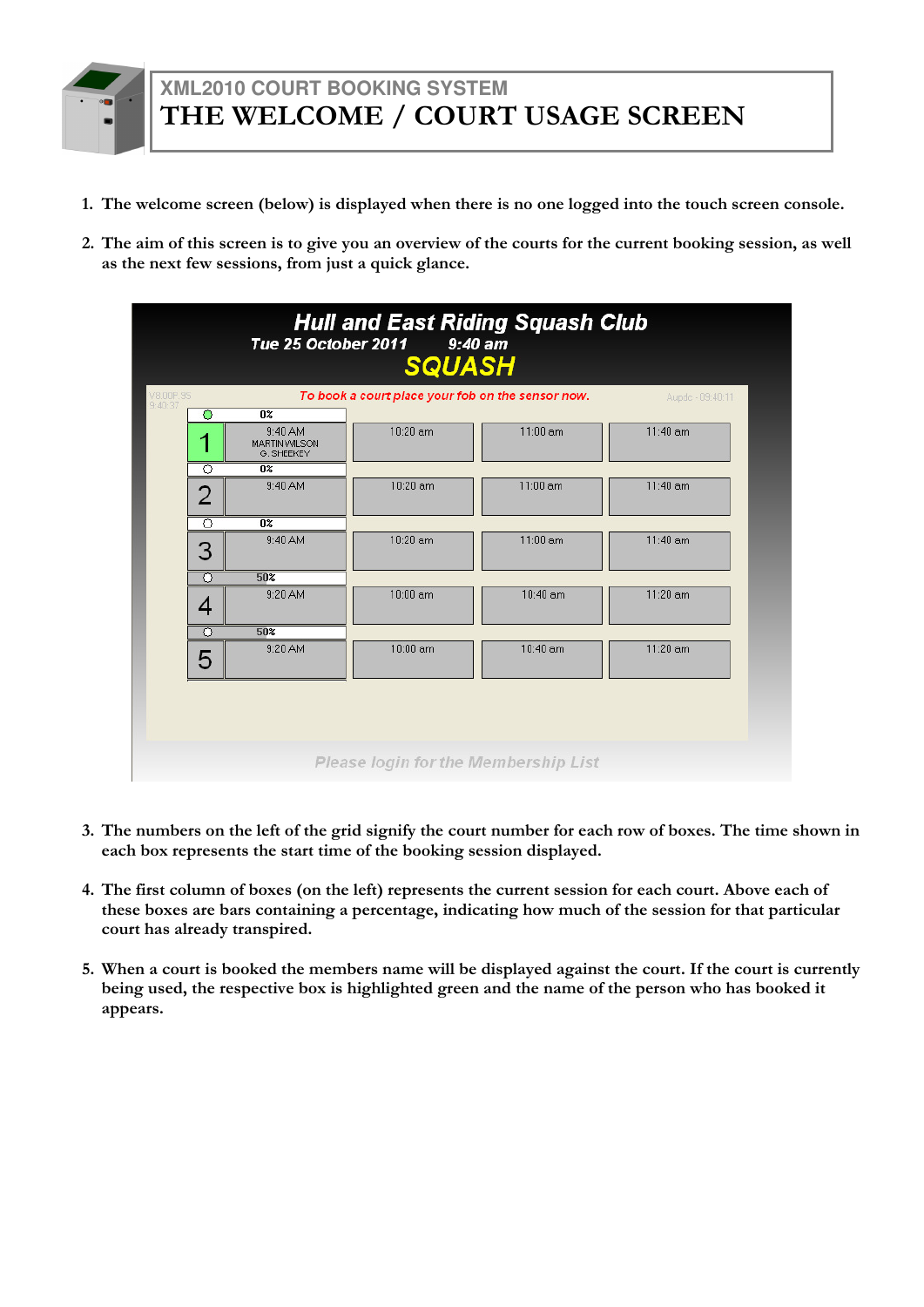- 1. To access your personal booking screen when at the touch screen of the XML2010 kiosk, place your i-button against the reader on the front of the kiosk (as shown in photo on the right).
- 2. Once the system recognises your fob, your personal booking screen (shown below) will appear. Your name will appear at the top of the screen with your membership type in brackets. If this information is incorrect, you may have someone else's i-button.
- **3.** An i-button can be deactivated if it is reported lost / stolen, or your membership has not been paid for. A message will appear to inform you that this is the case.



| 9:41 am                | PAYNE AUTOMATION (Override) |         |                             |            |  |                       |  |  |        |  |  |                     |  |  |                 |         |  |
|------------------------|-----------------------------|---------|-----------------------------|------------|--|-----------------------|--|--|--------|--|--|---------------------|--|--|-----------------|---------|--|
| SQUASH.                |                             |         | Tue 25 Oct 2011 at 10:20 am |            |  |                       |  |  | £ 2.50 |  |  | Pay Now             |  |  | <b>VIEW ALL</b> |         |  |
| ┿                      |                             |         |                             |            |  |                       |  |  |        |  |  | шd                  |  |  |                 |         |  |
| <b>Mon 24 Oct 2011</b> |                             |         |                             |            |  |                       |  |  |        |  |  |                     |  |  |                 |         |  |
| <b>Tue 25 Oct 2011</b> |                             | И<br>77 |                             |            |  |                       |  |  |        |  |  |                     |  |  |                 |         |  |
| Wed 26 Oct 2011        |                             |         |                             |            |  |                       |  |  |        |  |  |                     |  |  |                 |         |  |
| Thu 27 Oct 2011        |                             |         |                             |            |  |                       |  |  |        |  |  |                     |  |  |                 |         |  |
| Fri 28 Oct 2011        |                             |         |                             |            |  |                       |  |  |        |  |  |                     |  |  |                 |         |  |
| <b>Sat 29 Oct 2011</b> |                             |         |                             |            |  |                       |  |  |        |  |  |                     |  |  |                 |         |  |
| <b>Sun 30 Oct 2011</b> |                             |         |                             |            |  |                       |  |  |        |  |  |                     |  |  |                 |         |  |
| THIS WEEK              |                             |         |                             | << EARLIER |  | <b>LATER &gt;&gt;</b> |  |  |        |  |  | <b>Your Account</b> |  |  |                 | Log Off |  |





#### **XML2010 COURT BOOKING SYSTEM** ACCESSING YOUR PRIVATE BOOKING SCREEN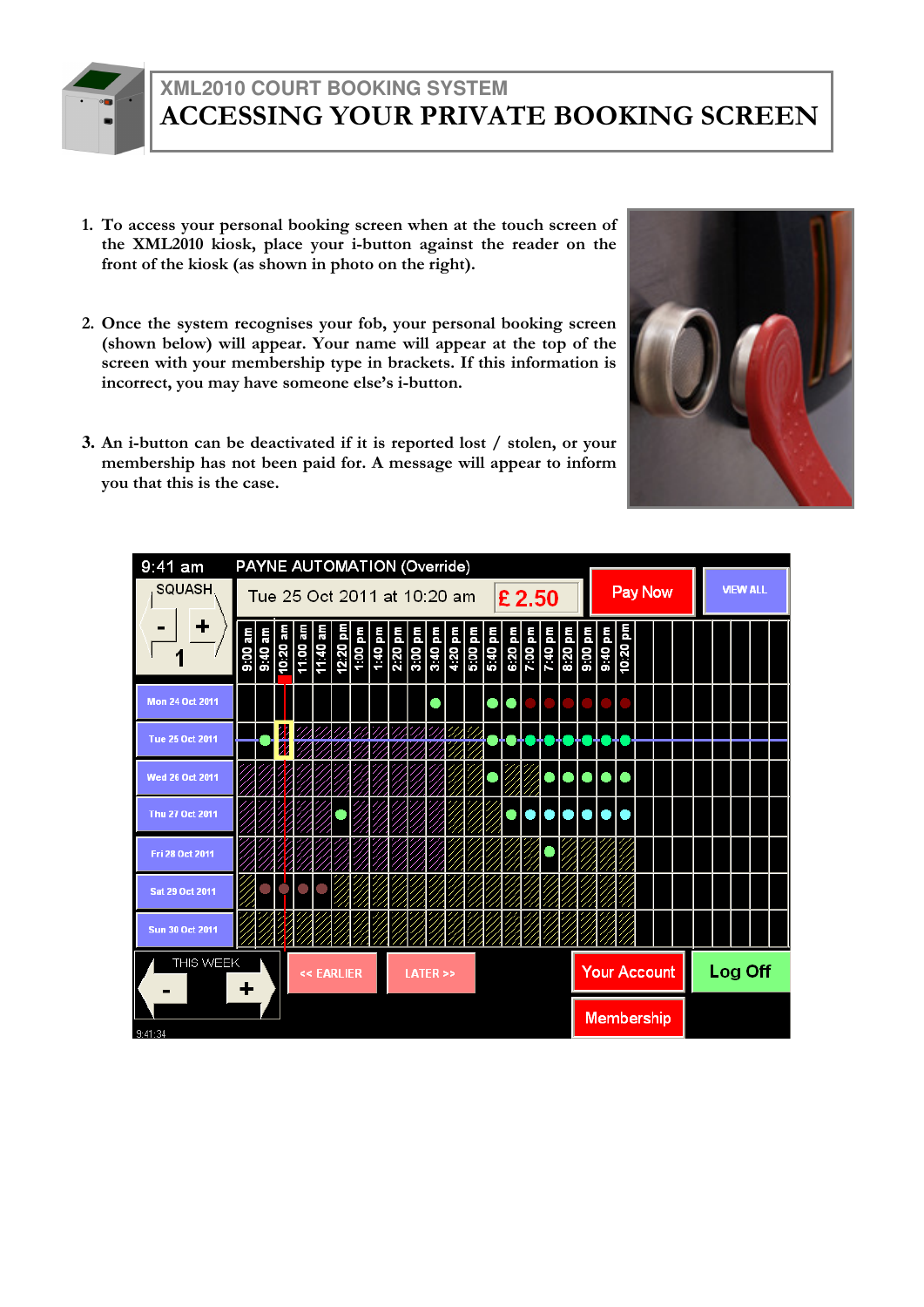

#### **XML2010 COURT BOOKING SYSTEM** BOOKING A COURT VIA THE TOUCH SCREEN

**STEP 1: Select the day of the week you are interested in by touching the blue buttons on the right. If you wish to book a court next week, touch the arrow button below with "+" on it. "THIS WEEK +1" appears to show next week is selected.** 

**STEP 2: Now scroll to the desired time for your booking by touching the pink "EARLIER" or "LATER" buttons. This moves the red vertical line until it is lined up with the desired time shown at the top of the grid.** 

**STEP 3: If the selected square (where the crosshairs meet) is hashed, then the court is available to book and a price is shown. The different colour hashes signify peak and off peak times. The dots signify booked courts.** 

| 9:41 am                | PAYNE AUTOMATION (Override) |  |            |  |                                     |                       |  |        |  |  |                                                                                                                                                                                                                                                                                                                                                                                                                                          |  |  |                 |         |  |
|------------------------|-----------------------------|--|------------|--|-------------------------------------|-----------------------|--|--------|--|--|------------------------------------------------------------------------------------------------------------------------------------------------------------------------------------------------------------------------------------------------------------------------------------------------------------------------------------------------------------------------------------------------------------------------------------------|--|--|-----------------|---------|--|
| <b>SQUASH</b>          |                             |  |            |  | Tue 25 Oct 2011 at 10:20 <b>a</b> m |                       |  | £ 2.50 |  |  | Pay Now                                                                                                                                                                                                                                                                                                                                                                                                                                  |  |  | <b>VIEW ALL</b> |         |  |
| ╈                      | ā<br>9.00                   |  |            |  |                                     |                       |  |        |  |  | $\begin{array}{r l}\n & \text{or} & \text{or} & \text{or} & \text{or} \\ \hline\n & 1.00 & \text{Im} & \text{Im} & \text{Im} & \text{Im} \\  & 1.00 & \text{Im} & \text{Im} & \text{Im} & \text{Im} \\  & 1.00 & \text{Im} & \text{Im} & \text{Im} & \text{Im} \\  & 1.00 & \text{Im} & \text{Im} & \text{Im} & \text{Im} \\  & 1.00 & \text{Im} & \text{Im} & \text{Im} & \text{Im} \\  & 1.00 & \text{Im} & \text{Im} & \text{Im} & \$ |  |  |                 |         |  |
| <b>Mon 24 Oct 2011</b> |                             |  |            |  |                                     |                       |  |        |  |  |                                                                                                                                                                                                                                                                                                                                                                                                                                          |  |  |                 |         |  |
| <b>Tue 25 Oct 2011</b> |                             |  |            |  |                                     |                       |  |        |  |  |                                                                                                                                                                                                                                                                                                                                                                                                                                          |  |  |                 |         |  |
| <b>Wed 26 Oct 2011</b> |                             |  |            |  |                                     |                       |  |        |  |  |                                                                                                                                                                                                                                                                                                                                                                                                                                          |  |  |                 |         |  |
| Thu 27 Oct 2011        |                             |  |            |  |                                     |                       |  |        |  |  |                                                                                                                                                                                                                                                                                                                                                                                                                                          |  |  |                 |         |  |
| Fri 28 Oct 2011        |                             |  |            |  |                                     |                       |  |        |  |  |                                                                                                                                                                                                                                                                                                                                                                                                                                          |  |  |                 |         |  |
| <b>Sat 29 Oct 2011</b> |                             |  |            |  |                                     |                       |  |        |  |  |                                                                                                                                                                                                                                                                                                                                                                                                                                          |  |  |                 |         |  |
| <b>Sun 30 Oct 2011</b> |                             |  |            |  |                                     |                       |  |        |  |  |                                                                                                                                                                                                                                                                                                                                                                                                                                          |  |  |                 |         |  |
| <b>THIS WEEK</b>       | ÷.                          |  | << EARLIER |  |                                     | <b>LATER &gt;&gt;</b> |  |        |  |  | <b>Your Account</b>                                                                                                                                                                                                                                                                                                                                                                                                                      |  |  |                 | Log Off |  |
| 9:41:34                |                             |  |            |  |                                     |                       |  |        |  |  | <b>Membership</b>                                                                                                                                                                                                                                                                                                                                                                                                                        |  |  |                 |         |  |

**STEP 4: Check that the details in the grey information bar are correct, and then simply touch the "PAY NOW" button to proceed on to the confirmation page.** 

**NB The default court shown is Court 1. To see the availability of the other courts, touch the "+" or "-" arrows in the top left corner of the screen. The selected court is indicated by the large number between the arrows.** 

**TIP: If the desired session is not available for the selected court, touch "VIEW ALL COURTS" to view the availability of all courts for the selected date and time. Then book a court by touching a square that displays a free court.**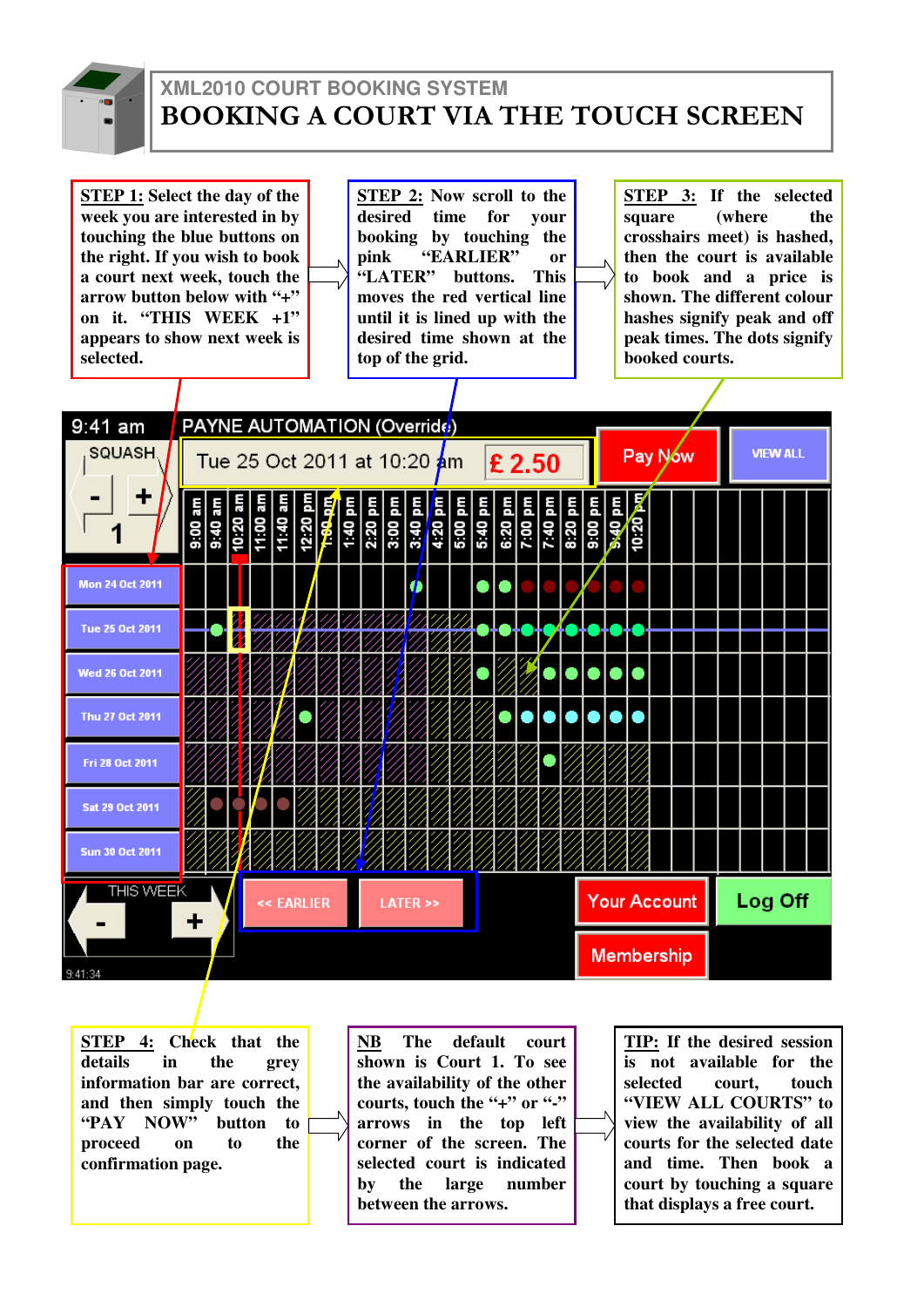1. Once you have touched the "PAY NOW" button, the booking confirmation and payment screen (below) appears.



- 2. Check to see if the details are correct. You are then presented with three choices:
	- i. Pay for the booking using the coin slot on the kiosk. Any overpayments are credited to your account and can be used to book another court.
	- ii. Use your credit to pay for the booking, by touching the blue button. You are not able to do this if the button is grey, indicating that you do not have sufficient credit in the system.
	- iii. Cancel the selected booking by touching the red "Cancel" button.

NB: You are able to pay for a booking using a combination of both coins and your credit.

3. When the booking has been made, you will be presented with an option to have a printed receipt or not. Once you made your choice, you then return to the booking screen.



# **XML2010 COURT BOOKING SYSTEM** CONFIRMING A BOOKING AND PAYING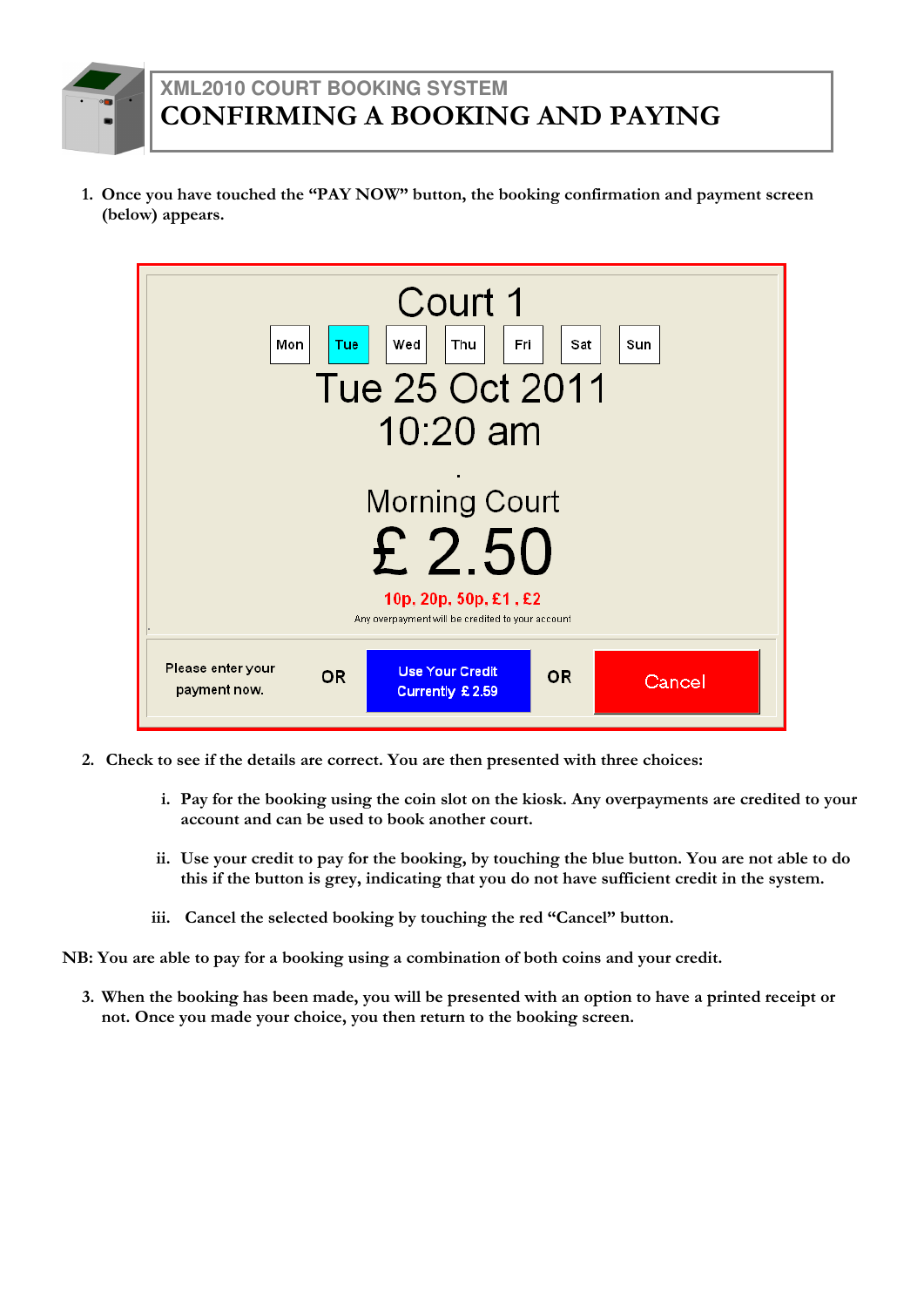#### COURT STATUS

1. When viewing the booking screen on the touch screen panel, you will notice that each grid is coded to represent its status. Below is a key for the various codes:

| Purple hashes:            | The session is an "Off-Peak" session and is available for booking.                                                                                                     |
|---------------------------|------------------------------------------------------------------------------------------------------------------------------------------------------------------------|
| A LARGUA A CAMANA (GALAND | The session is a "Peak" session and is available for booking. These<br>courts are more expensive than "Off – Peak" courts.                                             |
| <b>Red dot:</b>           | This session is booked by you.                                                                                                                                         |
| <b>Green dot:</b>         | The session is booked by another member.                                                                                                                               |
| Other dots:<br>.          | These sessions have been pre-booked by the system administrator and<br>can represent a match, club night, court maintenance etc. They are<br>colour coded accordingly. |
| <b>Blank square:</b>      | The session is not available for you to book.                                                                                                                          |

2. For those squares that show a dot in them (booked sessions), you are able to find out more specific information on the booking by selecting the appropriate square with a dot in it and touching the red "View Status" button at the top right of the screen. A message screen appears, showing the name of the member that has booked the session (if a green dot), or the reason why the session has been booked by the administrator (other dots). NB – The "View Status" button only appears when a booked session is selected.

#### CANCELLING A BOOKING

- 1. Select the session that is booked in your name (i.e. the session marked with a red dot).
- 2. Touch the "View Status" button in the top right hand corner. A message box appears with a "Cancel" button on it (below). NB – The "Cancel Court" button only appears if it is you who has booked the court.





3. Touch the "Cancel Court" button to cancel your booking. You will then be returned to the booking screen, and the red dot will have disappeared.



#### **XML2010 COURT BOOKING SYSTEM** COURT STATUS & CANCELLING BOOKINGS